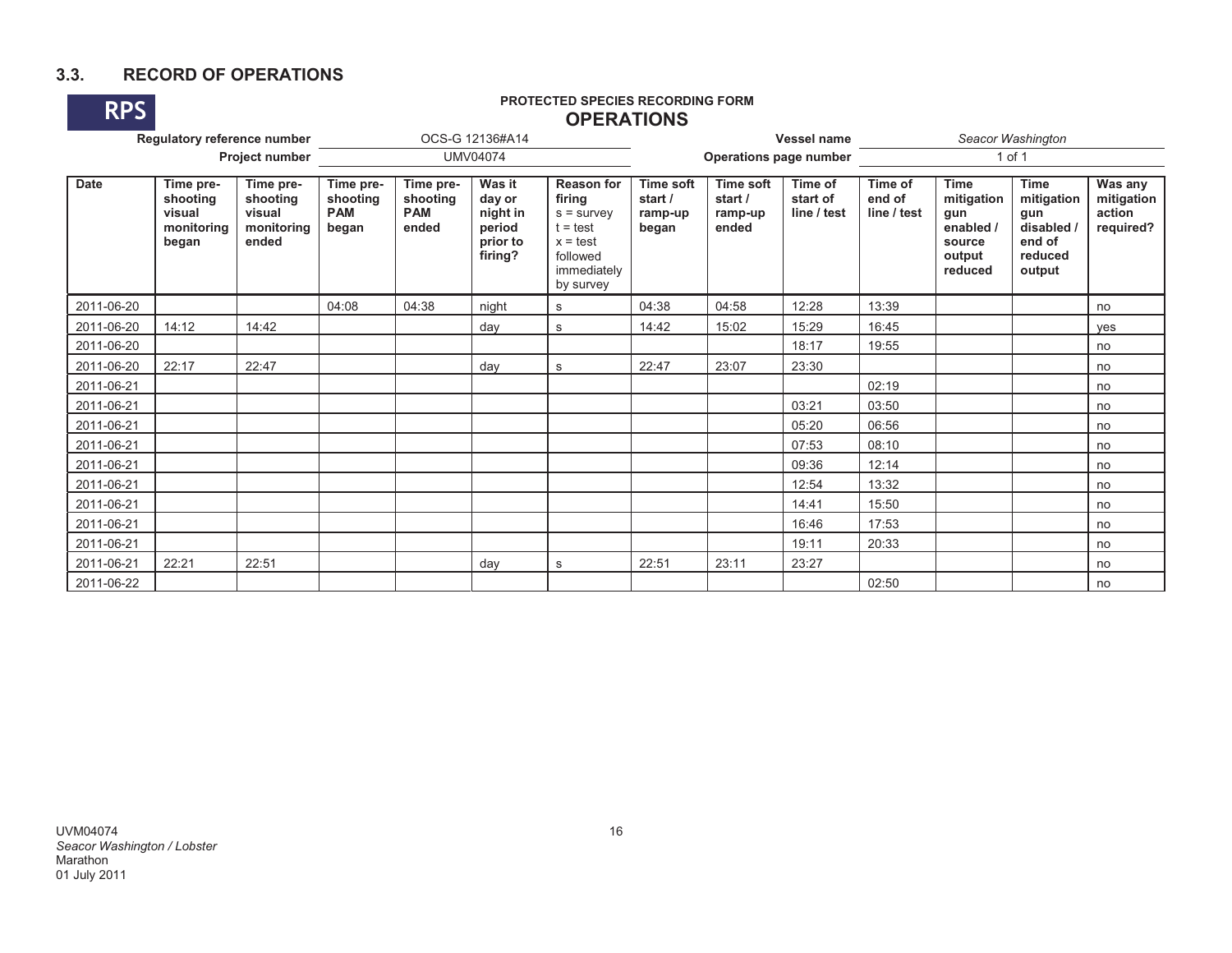# **3.4. LOCATION AND EFFORT**

#### **RPS PROTECTED SPECIES RECORDING FORM EFFORTEFFORT**

| Regulatory reference number |                             |            |       | OCS-G 12136#A14       |             |                     |              |            | <b>Vessel name</b> |                           |                  | Seacor Washington |              |                   |       |          |  |
|-----------------------------|-----------------------------|------------|-------|-----------------------|-------------|---------------------|--------------|------------|--------------------|---------------------------|------------------|-------------------|--------------|-------------------|-------|----------|--|
|                             | <b>Project number</b>       |            |       |                       | UMV04074    |                     |              |            |                    | <b>Effort page number</b> |                  |                   | of 1         |                   |       |          |  |
| <b>Date</b>                 | <b>Visual</b><br>Observers' |            |       | <b>Start of watch</b> |             |                     | End of watch |            |                    | Wind                      | Wind             | <b>Beaufort</b>   | Swell        | <b>Visibility</b> | Glare |          |  |
|                             | or PAM                      | initials   | Time  | Latitude              | Longitude   | <b>Depth</b><br>(m) | <b>Time</b>  | Latitude   | Longitude          | Depth<br>(m)              | speed<br>(knots) | direction         | sea<br>state | (m)               | (km)  | severity |  |
| 2011-06-19                  | visual                      | CW, LB, DP | 20:00 | 28.10167°N            | 090.19783°W | 207                 | 01:20        | 28.09383°N | 090.18983°W        | 207                       | 12               | <b>SW</b>         |              | $\langle$         |       | severe   |  |
| 2011-06-20                  | acoustic                    | <b>CW</b>  | 03:57 | 28.07150°N            | 090.19017°W | 207                 | 05:20        | 28.07800°N | 090.19083°W        | 207                       |                  | SSW               |              | $<$ 2             |       | moderate |  |
| 2011-06-20                  | visual                      | CW, LB, DP | 10:35 | 28.08133°N            | 090.19233°W | 207                 | 01:20        | 28.05333°N | 090.19750°W        | 207                       | 12               | SSW               |              | $<$ 2             | >5    | moderate |  |
| 2011-06-21                  | visual                      | CW. LB. DP | 10:35 | 28.08333°N            | 090.18817°W | 207                 | 01:20        | 28.09617°N | 090.20000°W        | 249                       | 16               | SSW               |              | $\langle 2$       |       | moderate |  |

UVM04074 *Seacor Washington / Lobster*  Marathon 01 July 2011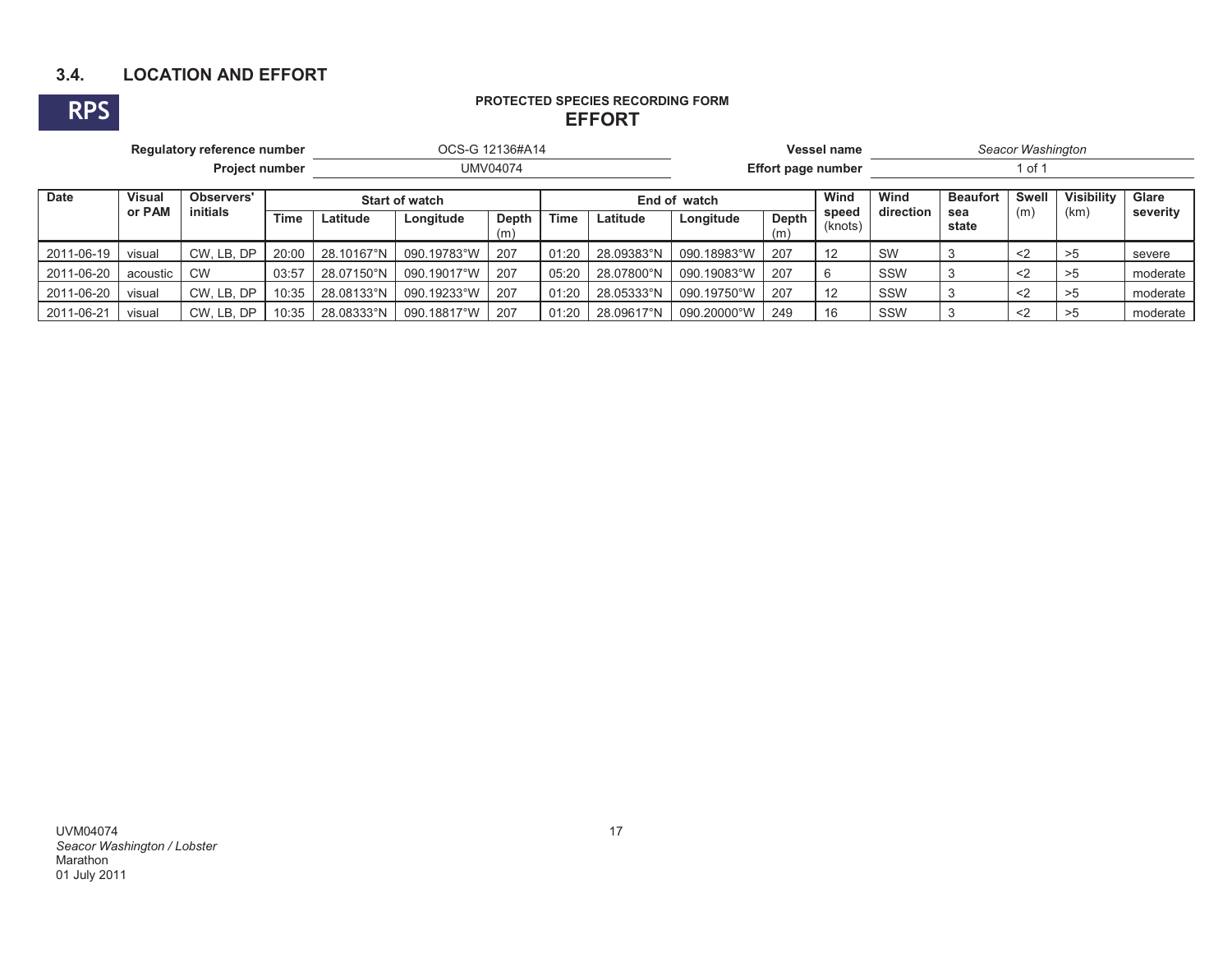# **3.5. RECORD OF DETECTION**



| <b>Date</b>                                                                                                 | Project number                           |                        | <b>Time at first</b><br>detection (UTC)                                                                                                                                                                | Time at last<br>detection (UTC)                                                                                                                                                                                                                                                                                                                                                                | <b>Visual detection</b><br>number |                                                    | <b>Acoustic</b><br>detection number                                                                                                                                                                                                                |  |  |
|-------------------------------------------------------------------------------------------------------------|------------------------------------------|------------------------|--------------------------------------------------------------------------------------------------------------------------------------------------------------------------------------------------------|------------------------------------------------------------------------------------------------------------------------------------------------------------------------------------------------------------------------------------------------------------------------------------------------------------------------------------------------------------------------------------------------|-----------------------------------|----------------------------------------------------|----------------------------------------------------------------------------------------------------------------------------------------------------------------------------------------------------------------------------------------------------|--|--|
| 2011-06-19                                                                                                  | <b>UMV04074</b>                          |                        | 22:18                                                                                                                                                                                                  | 00:25                                                                                                                                                                                                                                                                                                                                                                                          |                                   | 1                                                  | n/a                                                                                                                                                                                                                                                |  |  |
| Regulatory reference number                                                                                 |                                          | Vessel name            |                                                                                                                                                                                                        | <b>Survey type</b>                                                                                                                                                                                                                                                                                                                                                                             | Observer(s)                       |                                                    |                                                                                                                                                                                                                                                    |  |  |
| OCS-G 12136#A14                                                                                             |                                          |                        | Seacor Washington                                                                                                                                                                                      | <b>VSP</b>                                                                                                                                                                                                                                                                                                                                                                                     |                                   |                                                    |                                                                                                                                                                                                                                                    |  |  |
| <b>Detection was made</b>                                                                                   |                                          |                        | <b>Detection was first made</b>                                                                                                                                                                        |                                                                                                                                                                                                                                                                                                                                                                                                |                                   |                                                    |                                                                                                                                                                                                                                                    |  |  |
| visually                                                                                                    |                                          |                        |                                                                                                                                                                                                        | visually by observer keeping a continuous watch                                                                                                                                                                                                                                                                                                                                                |                                   |                                                    |                                                                                                                                                                                                                                                    |  |  |
| Latitude of vessel                                                                                          |                                          |                        | <b>Longitude of vessel</b>                                                                                                                                                                             | <b>Bearing of vessel (degrees)</b>                                                                                                                                                                                                                                                                                                                                                             |                                   |                                                    |                                                                                                                                                                                                                                                    |  |  |
| 28d06.102mN                                                                                                 |                                          |                        | 90d11.870mW                                                                                                                                                                                            | 235                                                                                                                                                                                                                                                                                                                                                                                            |                                   |                                                    | Water depth (metres)<br>207<br><b>Glare severity and</b><br>direction<br>severe from WNW<br><b>Certainty of identification</b><br>definite<br>180<br>95<br>Source activity at final<br>not firing<br><b>Strike avoidance maneuvers</b><br>required |  |  |
| Swell height<br>(metres)                                                                                    | <b>Beaufort sea state</b>                |                        | Precipitation                                                                                                                                                                                          | Visibility (km)                                                                                                                                                                                                                                                                                                                                                                                | Cloud cover (%)                   |                                                    |                                                                                                                                                                                                                                                    |  |  |
| $<$ 2                                                                                                       |                                          | 3                      | none                                                                                                                                                                                                   | >5                                                                                                                                                                                                                                                                                                                                                                                             |                                   | 25                                                 |                                                                                                                                                                                                                                                    |  |  |
| Common name                                                                                                 |                                          |                        | <b>Scientific name</b>                                                                                                                                                                                 |                                                                                                                                                                                                                                                                                                                                                                                                |                                   |                                                    |                                                                                                                                                                                                                                                    |  |  |
| Common bottlenose dolphin                                                                                   |                                          |                        | Tursiops truncatus                                                                                                                                                                                     |                                                                                                                                                                                                                                                                                                                                                                                                |                                   |                                                    |                                                                                                                                                                                                                                                    |  |  |
| <b>Total number</b>                                                                                         | <b>Number of adults</b>                  |                        | Number of<br>juveniles                                                                                                                                                                                 | Bearing to animal(s) when<br>first detected (degrees)                                                                                                                                                                                                                                                                                                                                          |                                   | Range to animal(s) when first<br>detected (metres) |                                                                                                                                                                                                                                                    |  |  |
| 24                                                                                                          |                                          | 20                     | $\overline{4}$                                                                                                                                                                                         | 45                                                                                                                                                                                                                                                                                                                                                                                             |                                   |                                                    |                                                                                                                                                                                                                                                    |  |  |
| colour and pattern; size, shape, and position of dorsal fin; height,<br>direction, and shape of blow; etc.) |                                          |                        | Description (include features such as overall size; shape of head;                                                                                                                                     | Visual sighting and/or Acoustic detection details (note<br>behavior, especially changes in relation to gun activity and<br>distance from gun array)                                                                                                                                                                                                                                            |                                   |                                                    |                                                                                                                                                                                                                                                    |  |  |
|                                                                                                             |                                          | located aft of center. | Mostly large in size and dark brown to dark grey in color. Bulbous<br>head shape with strong and prominent beak, including crease<br>separating beak from head. Dorsal fin strongly falcate and erect, | Initially 2 animals were visually detected ahead of stationary<br>vessel. Animals swam past ship on starboard side and joined pod<br>aft of the stern. Animals were seen breaching, copulation, spy<br>hopping, nursing juveniles, tail slapping, and various other social<br>activities. Animals swam around ship many times over the period<br>of 2 hours. Guns were onboard and not firing. |                                   |                                                    |                                                                                                                                                                                                                                                    |  |  |
| Direction of travel / first approach (relative to vessel)                                                   |                                          |                        |                                                                                                                                                                                                        | Initial compass heading<br>(degrees)                                                                                                                                                                                                                                                                                                                                                           |                                   | <b>Final compass heading</b><br>(degrees)          |                                                                                                                                                                                                                                                    |  |  |
|                                                                                                             | parallel in opposite direction as vessel |                        |                                                                                                                                                                                                        | 100                                                                                                                                                                                                                                                                                                                                                                                            |                                   |                                                    |                                                                                                                                                                                                                                                    |  |  |
| <b>Closest distance of animals</b><br>to airguns/source (metres)                                            |                                          | to vessel (metres)     | <b>Closest distance of animals</b>                                                                                                                                                                     | Source activity at initial<br>detection                                                                                                                                                                                                                                                                                                                                                        |                                   | detection                                          |                                                                                                                                                                                                                                                    |  |  |
|                                                                                                             |                                          |                        |                                                                                                                                                                                                        | not firing                                                                                                                                                                                                                                                                                                                                                                                     |                                   |                                                    |                                                                                                                                                                                                                                                    |  |  |
| Time at closest approach<br>(UTC)                                                                           |                                          |                        | Distance during soft start (m)<br><b>Closest</b>                                                                                                                                                       | Source mitigation action(s)<br>reauired                                                                                                                                                                                                                                                                                                                                                        |                                   |                                                    |                                                                                                                                                                                                                                                    |  |  |
|                                                                                                             |                                          | First<br>n/a           | Last<br>n/a<br>n/a                                                                                                                                                                                     | none                                                                                                                                                                                                                                                                                                                                                                                           |                                   |                                                    | no                                                                                                                                                                                                                                                 |  |  |
|                                                                                                             |                                          |                        |                                                                                                                                                                                                        | <b>Total duration of mitigation</b><br>action(s) (HH:MM)                                                                                                                                                                                                                                                                                                                                       |                                   | (HH:MM)                                            | <b>Total duration of production</b><br>loss due to mitigation                                                                                                                                                                                      |  |  |
|                                                                                                             |                                          |                        |                                                                                                                                                                                                        | n/a                                                                                                                                                                                                                                                                                                                                                                                            |                                   |                                                    | n/a                                                                                                                                                                                                                                                |  |  |
|                                                                                                             |                                          |                        |                                                                                                                                                                                                        | Other notes or comments<br>Guns on deck. Dolphins from DR1 and 2 were together in same<br>pod                                                                                                                                                                                                                                                                                                  |                                   |                                                    |                                                                                                                                                                                                                                                    |  |  |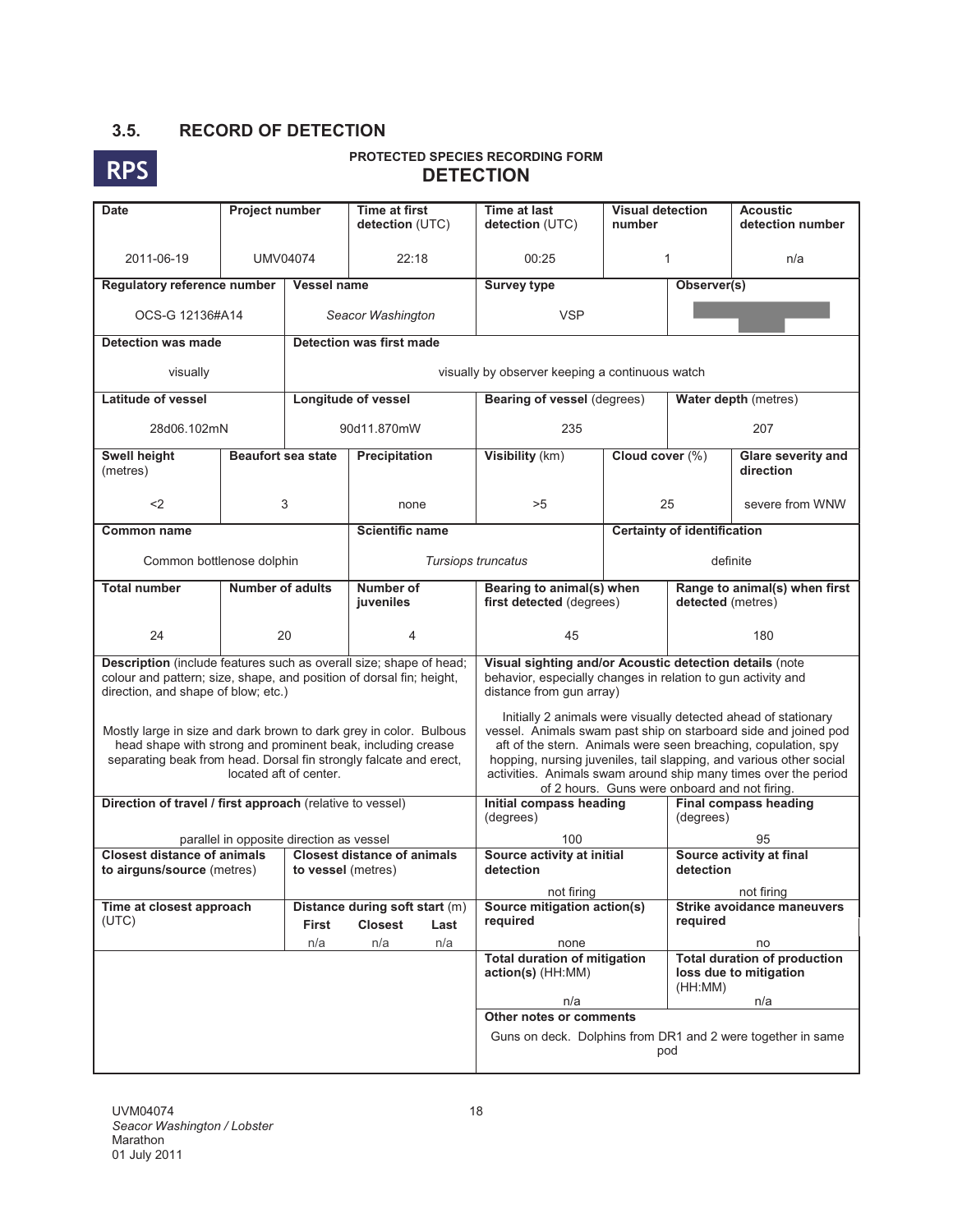

| <b>Date</b>                                                                                                                                                                       | Project number            |                                      | Time at first                                                    | Time at last                                                                                                                                        | <b>Visual detection</b>                                                                                                                                                                                                                                                                                |                                                    | <b>Acoustic</b>                                               |  |  |  |
|-----------------------------------------------------------------------------------------------------------------------------------------------------------------------------------|---------------------------|--------------------------------------|------------------------------------------------------------------|-----------------------------------------------------------------------------------------------------------------------------------------------------|--------------------------------------------------------------------------------------------------------------------------------------------------------------------------------------------------------------------------------------------------------------------------------------------------------|----------------------------------------------------|---------------------------------------------------------------|--|--|--|
|                                                                                                                                                                                   |                           |                                      | detection (UTC)                                                  | detection (UTC)                                                                                                                                     | number                                                                                                                                                                                                                                                                                                 |                                                    | detection number                                              |  |  |  |
| 2011-06-19                                                                                                                                                                        | <b>UMV04074</b>           |                                      | 22:18                                                            | 00:25                                                                                                                                               |                                                                                                                                                                                                                                                                                                        | $\overline{2}$                                     | n/a                                                           |  |  |  |
| Regulatory reference number                                                                                                                                                       |                           | <b>Vessel name</b>                   |                                                                  | <b>Survey type</b>                                                                                                                                  |                                                                                                                                                                                                                                                                                                        | Observer(s)                                        |                                                               |  |  |  |
| OCS-G 12136#A14                                                                                                                                                                   |                           |                                      | Seacor Washington                                                | <b>VSP</b>                                                                                                                                          |                                                                                                                                                                                                                                                                                                        |                                                    |                                                               |  |  |  |
| <b>Detection was made</b>                                                                                                                                                         |                           |                                      | <b>Detection was first made</b>                                  |                                                                                                                                                     |                                                                                                                                                                                                                                                                                                        |                                                    |                                                               |  |  |  |
| visually                                                                                                                                                                          |                           |                                      |                                                                  | visually by observer keeping a continuous watch                                                                                                     |                                                                                                                                                                                                                                                                                                        |                                                    |                                                               |  |  |  |
| Latitude of vessel                                                                                                                                                                |                           |                                      | Longitude of vessel                                              |                                                                                                                                                     | Water depth (metres)<br>Bearing of vessel (degrees)                                                                                                                                                                                                                                                    |                                                    |                                                               |  |  |  |
| 28d06.147mN                                                                                                                                                                       |                           |                                      | 90d11.905W                                                       | 235                                                                                                                                                 |                                                                                                                                                                                                                                                                                                        | 207                                                |                                                               |  |  |  |
| Swell height<br>(metres)                                                                                                                                                          | <b>Beaufort sea state</b> |                                      | Precipitation                                                    | Visibility (km)                                                                                                                                     | Cloud cover (%)                                                                                                                                                                                                                                                                                        |                                                    | Glare severity and<br>direction                               |  |  |  |
| $2$                                                                                                                                                                               |                           | 3                                    | none                                                             | >5                                                                                                                                                  |                                                                                                                                                                                                                                                                                                        | 25                                                 | severe from WSW                                               |  |  |  |
| <b>Common name</b>                                                                                                                                                                |                           |                                      | <b>Scientific name</b>                                           |                                                                                                                                                     |                                                                                                                                                                                                                                                                                                        | <b>Certainty of identification</b>                 |                                                               |  |  |  |
| Pantropical spotted dolphin                                                                                                                                                       |                           |                                      |                                                                  | Stenella attenuata                                                                                                                                  |                                                                                                                                                                                                                                                                                                        |                                                    | definite                                                      |  |  |  |
| <b>Total number</b>                                                                                                                                                               | Number of adults          |                                      | Number of<br>juveniles                                           | Bearing to animal(s) when<br>first detected (degrees)                                                                                               |                                                                                                                                                                                                                                                                                                        | Range to animal(s) when first<br>detected (metres) |                                                               |  |  |  |
| 4                                                                                                                                                                                 |                           | 2                                    | 2                                                                | 170                                                                                                                                                 |                                                                                                                                                                                                                                                                                                        |                                                    | 50                                                            |  |  |  |
| Description (include features such as overall size; shape of head;<br>colour and pattern; size, shape, and position of dorsal fin; height,<br>direction, and shape of blow; etc.) |                           |                                      |                                                                  | Visual sighting and/or Acoustic detection details (note<br>behavior, especially changes in relation to gun activity and<br>distance from gun array) |                                                                                                                                                                                                                                                                                                        |                                                    |                                                               |  |  |  |
| Spotted and mottled grey with white spots dorsally. White golf ball<br>Dorsal fin strongly falcate and posterior to center on back. Calves                                        |                           | appeared grey/brown with no spots.   | sized coloration on snout tip observed. Light colored ventrally. |                                                                                                                                                     | Two mothers with calves were observed after the original pod<br>from DR1 returned to ship. These animals were intermingled with<br>the larger pod of bottlenose dolphins. Nothing extraordinary was<br>observed about their behavior other than swimming tightly<br>together with the rest of the pod. |                                                    |                                                               |  |  |  |
| Direction of travel / first approach (relative to vessel)                                                                                                                         |                           |                                      |                                                                  | Initial compass heading<br>(degrees)                                                                                                                |                                                                                                                                                                                                                                                                                                        | <b>Final compass heading</b><br>(degrees)          |                                                               |  |  |  |
| <b>Closest distance of animals</b>                                                                                                                                                |                           | parallel in same direction as vessel | <b>Closest distance of animals</b>                               | 350<br>Source activity at initial                                                                                                                   |                                                                                                                                                                                                                                                                                                        | 95<br>Source activity at final                     |                                                               |  |  |  |
| to airguns/source (metres)                                                                                                                                                        |                           | to vessel (metres)                   |                                                                  | detection                                                                                                                                           |                                                                                                                                                                                                                                                                                                        | detection                                          |                                                               |  |  |  |
|                                                                                                                                                                                   |                           |                                      |                                                                  | not firing                                                                                                                                          |                                                                                                                                                                                                                                                                                                        |                                                    | not firing                                                    |  |  |  |
| Time at closest approach<br>(UTC)                                                                                                                                                 |                           | <b>First</b>                         | Distance during soft start (m)<br><b>Closest</b>                 | Source mitigation action(s)<br>required                                                                                                             |                                                                                                                                                                                                                                                                                                        | required                                           | <b>Strike avoidance maneuvers</b>                             |  |  |  |
|                                                                                                                                                                                   |                           | n/a                                  | Last<br>n/a<br>n/a                                               | none                                                                                                                                                |                                                                                                                                                                                                                                                                                                        |                                                    | no                                                            |  |  |  |
|                                                                                                                                                                                   |                           |                                      |                                                                  | <b>Total duration of mitigation</b><br>action(s) (HH:MM)                                                                                            |                                                                                                                                                                                                                                                                                                        | (HH:MM)                                            | <b>Total duration of production</b><br>loss due to mitigation |  |  |  |
|                                                                                                                                                                                   |                           |                                      |                                                                  | n/a<br>n/a<br>Other notes or comments                                                                                                               |                                                                                                                                                                                                                                                                                                        |                                                    |                                                               |  |  |  |
|                                                                                                                                                                                   |                           |                                      |                                                                  |                                                                                                                                                     |                                                                                                                                                                                                                                                                                                        |                                                    |                                                               |  |  |  |
|                                                                                                                                                                                   |                           |                                      |                                                                  | Guns on deck. Dolphins from DR1 and 2 were together in same<br>pod                                                                                  |                                                                                                                                                                                                                                                                                                        |                                                    |                                                               |  |  |  |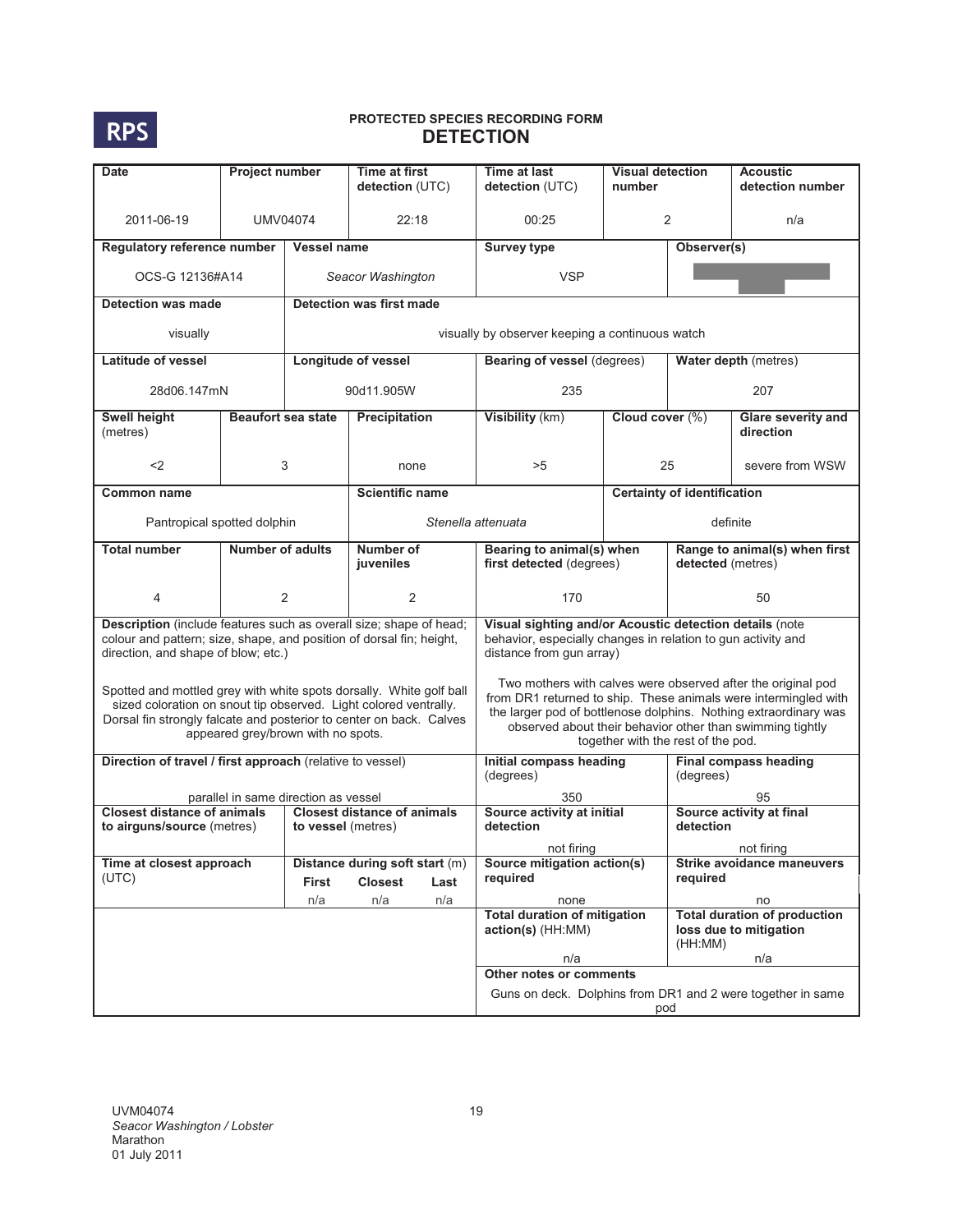

| <b>Date</b>                                                                                                 | Project number                |                           | Time at first<br>detection (UTC)                                                                                                                                                                        | Time at last<br>detection (UTC)                                                                                                                                                                                                                                                                                                                                             | <b>Visual detection</b><br>number                     |                                           | <b>Acoustic</b><br>detection number                           |  |  |
|-------------------------------------------------------------------------------------------------------------|-------------------------------|---------------------------|---------------------------------------------------------------------------------------------------------------------------------------------------------------------------------------------------------|-----------------------------------------------------------------------------------------------------------------------------------------------------------------------------------------------------------------------------------------------------------------------------------------------------------------------------------------------------------------------------|-------------------------------------------------------|-------------------------------------------|---------------------------------------------------------------|--|--|
| 2011-06-20                                                                                                  | <b>UMV04074</b>               |                           | 14:00                                                                                                                                                                                                   | 14:12                                                                                                                                                                                                                                                                                                                                                                       | 3                                                     |                                           | n/a                                                           |  |  |
| Regulatory reference number                                                                                 |                               | <b>Vessel name</b>        |                                                                                                                                                                                                         | <b>Survey type</b>                                                                                                                                                                                                                                                                                                                                                          |                                                       | Observer(s)                               |                                                               |  |  |
| OCS-G 12136#A14                                                                                             |                               |                           | Seacor Washington                                                                                                                                                                                       | <b>VSP</b>                                                                                                                                                                                                                                                                                                                                                                  |                                                       |                                           |                                                               |  |  |
| Detection was made                                                                                          |                               |                           | <b>Detection was first made</b>                                                                                                                                                                         |                                                                                                                                                                                                                                                                                                                                                                             |                                                       |                                           |                                                               |  |  |
| visually                                                                                                    |                               |                           |                                                                                                                                                                                                         | visually by observer keeping a continuous watch                                                                                                                                                                                                                                                                                                                             |                                                       |                                           |                                                               |  |  |
| <b>Latitude of vessel</b>                                                                                   |                               |                           | <b>Longitude of vessel</b>                                                                                                                                                                              | <b>Bearing of vessel (degrees)</b>                                                                                                                                                                                                                                                                                                                                          |                                                       |                                           | Water depth (metres)                                          |  |  |
| 28.05467°N                                                                                                  |                               |                           | 090.19067°W                                                                                                                                                                                             | $\Omega$                                                                                                                                                                                                                                                                                                                                                                    |                                                       |                                           | 207                                                           |  |  |
| Swell height<br>(metres)                                                                                    |                               | <b>Beaufort sea state</b> | Precipitation                                                                                                                                                                                           | Visibility (km)                                                                                                                                                                                                                                                                                                                                                             | Cloud cover (%)                                       |                                           | Glare severity and<br>direction                               |  |  |
| $<$ 2                                                                                                       |                               | 4                         | none                                                                                                                                                                                                    | >5                                                                                                                                                                                                                                                                                                                                                                          |                                                       | 30                                        | severe from E                                                 |  |  |
| <b>Common name</b>                                                                                          |                               |                           | <b>Scientific name</b>                                                                                                                                                                                  |                                                                                                                                                                                                                                                                                                                                                                             |                                                       | <b>Certainty of identification</b>        |                                                               |  |  |
| Common bottlenose dolphin                                                                                   |                               |                           |                                                                                                                                                                                                         | Tursiops truncatus                                                                                                                                                                                                                                                                                                                                                          |                                                       | definite                                  |                                                               |  |  |
| <b>Total number</b>                                                                                         | <b>Number of adults</b>       |                           | Number of<br>juveniles                                                                                                                                                                                  |                                                                                                                                                                                                                                                                                                                                                                             | Bearing to animal(s) when<br>first detected (degrees) |                                           | Range to animal(s) when first<br>detected (metres)            |  |  |
| 9                                                                                                           |                               | 8                         | 1                                                                                                                                                                                                       | 20                                                                                                                                                                                                                                                                                                                                                                          |                                                       |                                           | 10                                                            |  |  |
| colour and pattern; size, shape, and position of dorsal fin; height,<br>direction, and shape of blow, etc.) |                               |                           | Description (include features such as overall size; shape of head;                                                                                                                                      | Visual sighting and/or Acoustic detection details (note<br>behavior, especially changes in relation to gun activity and<br>distance from gun array)                                                                                                                                                                                                                         |                                                       |                                           |                                                               |  |  |
|                                                                                                             | erect, located aft of center. |                           | Mostly large (2-3 m) in size and dark brown to dark grey in color.<br>Bulbous head shape with strong and prominent beak, including<br>crease separating beak from head. Dorsal fin strongly falcate and | Animals were first spotted off the starboard bow. They were bow<br>riding, jumping, and swimming upside down. They crossed the<br>bow after riding it for a bit and then started jumping off the port<br>side. After 12 min. they left the area heading in the same direction<br>the dolphins were originally heading. One Pantropical Spotted<br>Dolphin was with the pod. |                                                       |                                           |                                                               |  |  |
| Direction of travel / first approach (relative to vessel)                                                   |                               |                           |                                                                                                                                                                                                         | Initial compass heading<br>(degrees)                                                                                                                                                                                                                                                                                                                                        |                                                       | <b>Final compass heading</b><br>(degrees) |                                                               |  |  |
|                                                                                                             | crossing ahead of vessel      |                           |                                                                                                                                                                                                         | 300                                                                                                                                                                                                                                                                                                                                                                         |                                                       |                                           | 300                                                           |  |  |
| <b>Closest distance of animals</b><br>to airguns/source (metres)                                            |                               | to vessel (metres)        | <b>Closest distance of animals</b>                                                                                                                                                                      | Source activity at initial<br>detection                                                                                                                                                                                                                                                                                                                                     |                                                       | detection                                 | Source activity at final                                      |  |  |
| 72                                                                                                          |                               |                           |                                                                                                                                                                                                         | not firing                                                                                                                                                                                                                                                                                                                                                                  |                                                       |                                           | not firing                                                    |  |  |
| Time at closest approach<br>(UTC)                                                                           |                               | First                     | Distance during soft start (m)<br><b>Closest</b><br>Last                                                                                                                                                | Source mitigation action(s)<br>required                                                                                                                                                                                                                                                                                                                                     |                                                       | required                                  | <b>Strike avoidance maneuvers</b>                             |  |  |
| 14:01                                                                                                       |                               | n/a                       | n/a<br>n/a                                                                                                                                                                                              | delayed start of firing                                                                                                                                                                                                                                                                                                                                                     |                                                       |                                           | no                                                            |  |  |
|                                                                                                             |                               |                           |                                                                                                                                                                                                         | <b>Total duration of mitigation</b><br>action(s) (HH:MM)                                                                                                                                                                                                                                                                                                                    |                                                       | (HH:MM)                                   | <b>Total duration of production</b><br>loss due to mitigation |  |  |
|                                                                                                             |                               |                           |                                                                                                                                                                                                         | 00:12                                                                                                                                                                                                                                                                                                                                                                       |                                                       |                                           | 00:42                                                         |  |  |
|                                                                                                             |                               |                           |                                                                                                                                                                                                         | Other notes or comments<br>Dolphins from DR3 and 4 were in same pod                                                                                                                                                                                                                                                                                                         |                                                       |                                           |                                                               |  |  |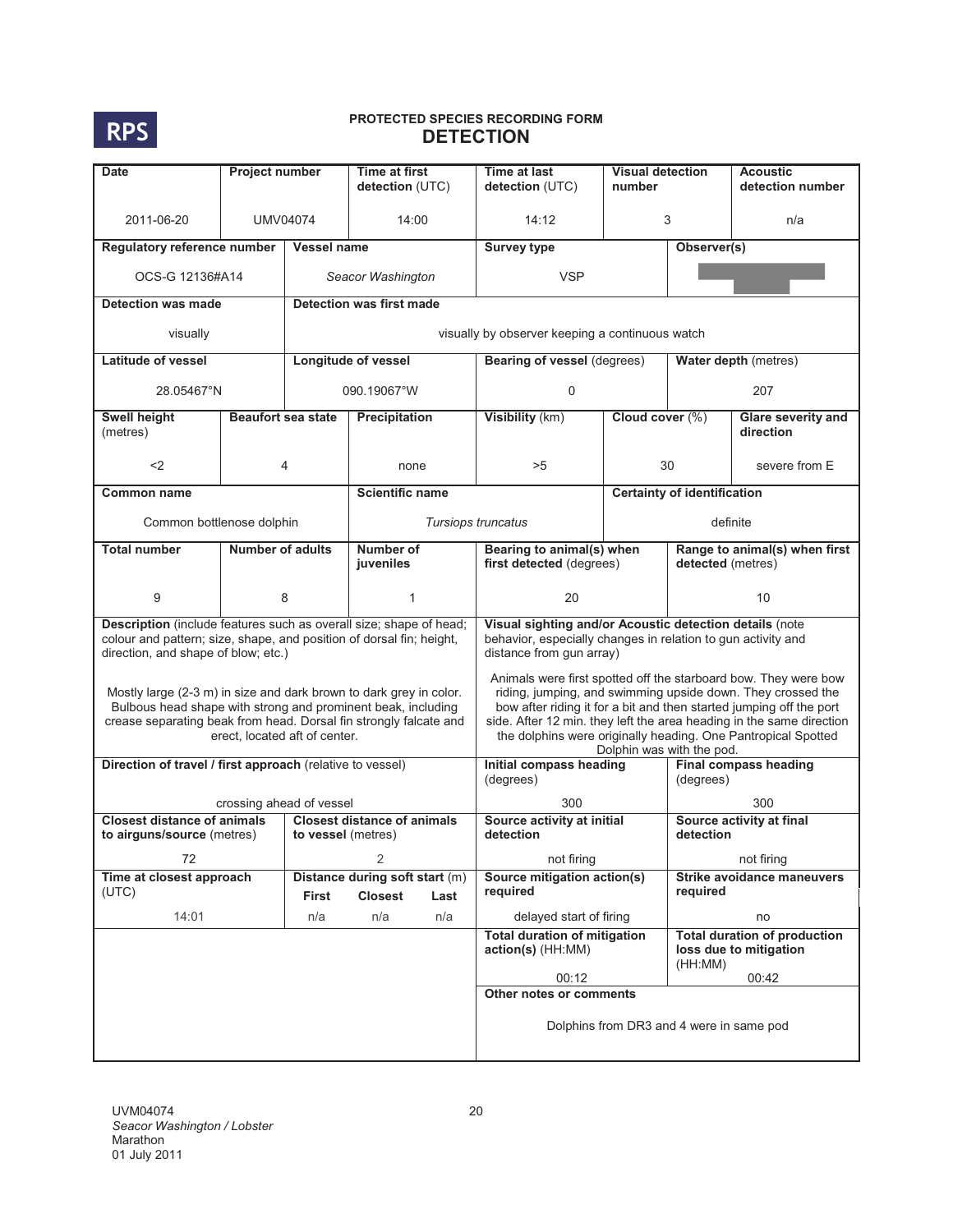

| <b>Date</b>                                                                                                                                                                       | Project number            |                    | Time at first<br>detection (UTC)                                                                                                                                                             | Time at last<br>detection (UTC)                                                                                                                                 | <b>Visual detection</b><br>number        |                                           | <b>Acoustic</b><br>detection number                                    |  |  |
|-----------------------------------------------------------------------------------------------------------------------------------------------------------------------------------|---------------------------|--------------------|----------------------------------------------------------------------------------------------------------------------------------------------------------------------------------------------|-----------------------------------------------------------------------------------------------------------------------------------------------------------------|------------------------------------------|-------------------------------------------|------------------------------------------------------------------------|--|--|
| 2011-06-20                                                                                                                                                                        | UMV04074                  |                    | 14:00                                                                                                                                                                                        | 14:12                                                                                                                                                           | 4                                        |                                           | n/a                                                                    |  |  |
| Regulatory reference number                                                                                                                                                       |                           | Vessel name        |                                                                                                                                                                                              | <b>Survey type</b>                                                                                                                                              |                                          | Observer(s)                               |                                                                        |  |  |
| OCS-G 12136#A14                                                                                                                                                                   |                           |                    | Seacor Washington                                                                                                                                                                            | <b>VSP</b>                                                                                                                                                      |                                          |                                           |                                                                        |  |  |
| Detection was made                                                                                                                                                                |                           |                    | <b>Detection was first made</b>                                                                                                                                                              |                                                                                                                                                                 |                                          |                                           |                                                                        |  |  |
| visually                                                                                                                                                                          |                           |                    |                                                                                                                                                                                              | visually by observer keeping a continuous watch                                                                                                                 |                                          |                                           |                                                                        |  |  |
| <b>Latitude of vessel</b>                                                                                                                                                         |                           |                    | Longitude of vessel                                                                                                                                                                          | Bearing of vessel (degrees)                                                                                                                                     |                                          |                                           | Water depth (metres)                                                   |  |  |
| 28.05467°N                                                                                                                                                                        |                           |                    | 090.19067°W                                                                                                                                                                                  | $\Omega$                                                                                                                                                        |                                          |                                           | 207                                                                    |  |  |
| Swell height<br>(metres)                                                                                                                                                          | <b>Beaufort sea state</b> |                    | Precipitation                                                                                                                                                                                | Visibility (km)                                                                                                                                                 | Cloud cover (%)                          |                                           | Glare severity and<br>direction                                        |  |  |
| $<$ 2                                                                                                                                                                             |                           | 4                  | none                                                                                                                                                                                         | >5                                                                                                                                                              |                                          | 30                                        | severe from E                                                          |  |  |
| <b>Common name</b>                                                                                                                                                                |                           |                    | <b>Scientific name</b>                                                                                                                                                                       |                                                                                                                                                                 | <b>Certainty of identification</b>       |                                           |                                                                        |  |  |
| Pantropical spotted dolphin                                                                                                                                                       |                           |                    |                                                                                                                                                                                              | Stenella attenuata                                                                                                                                              |                                          | definite                                  |                                                                        |  |  |
| <b>Total number</b>                                                                                                                                                               | <b>Number of adults</b>   |                    | Number of<br>juveniles                                                                                                                                                                       | Bearing to animal(s) when<br>first detected (degrees)                                                                                                           |                                          |                                           | Range to animal(s) when first<br>detected (metres)                     |  |  |
| 1                                                                                                                                                                                 |                           | $\mathbf{1}$       | $\Omega$                                                                                                                                                                                     | 20                                                                                                                                                              |                                          | 10                                        |                                                                        |  |  |
| Description (include features such as overall size; shape of head;<br>colour and pattern; size, shape, and position of dorsal fin; height,<br>direction, and shape of blow; etc.) |                           |                    |                                                                                                                                                                                              | Visual sighting and/or Acoustic detection details (note<br>behavior, especially changes in relation to gun activity and<br>distance from gun array)             |                                          |                                           |                                                                        |  |  |
|                                                                                                                                                                                   | spot on the tip.          |                    | The animal was about 2.5m in length with a slender body. The<br>dorsal fin was narrow and falcate on a dark dorsal cap that<br>reaches lower on flanks. Spots along flanks. Beak had a white | This dolphin was seen with a pod of Bottlenose dolphins. The<br>Pantropical spotted was seen bow riding and raking breaths. It left<br>with the other dolphins. |                                          |                                           |                                                                        |  |  |
| Direction of travel / first approach (relative to vessel)                                                                                                                         |                           |                    |                                                                                                                                                                                              | Initial compass heading<br>(degrees)                                                                                                                            |                                          | <b>Final compass heading</b><br>(degrees) |                                                                        |  |  |
|                                                                                                                                                                                   | crossing ahead of vessel  |                    |                                                                                                                                                                                              | 300                                                                                                                                                             |                                          |                                           | 300                                                                    |  |  |
| <b>Closest distance of animals</b><br>to airguns/source (metres)                                                                                                                  |                           | to vessel (metres) | <b>Closest distance of animals</b>                                                                                                                                                           | Source activity at initial<br>detection                                                                                                                         |                                          | Source activity at final<br>detection     |                                                                        |  |  |
| 72                                                                                                                                                                                |                           |                    | 1                                                                                                                                                                                            | not firing                                                                                                                                                      |                                          |                                           | not firing                                                             |  |  |
| Time at closest approach<br>(UTC)                                                                                                                                                 |                           | First              | Distance during soft start (m)<br><b>Closest</b><br>Last                                                                                                                                     | Source mitigation action(s)<br>required                                                                                                                         |                                          | required                                  | <b>Strike avoidance maneuvers</b>                                      |  |  |
| 14:03                                                                                                                                                                             |                           | n/a                | n/a<br>n/a                                                                                                                                                                                   | delayed start of firing                                                                                                                                         |                                          |                                           | no                                                                     |  |  |
|                                                                                                                                                                                   |                           |                    |                                                                                                                                                                                              | <b>Total duration of mitigation</b><br>action(s) (HH:MM)<br>00:12                                                                                               |                                          | (HH:MM)                                   | <b>Total duration of production</b><br>loss due to mitigation<br>00:42 |  |  |
|                                                                                                                                                                                   |                           |                    |                                                                                                                                                                                              | Other notes or comments                                                                                                                                         |                                          |                                           |                                                                        |  |  |
|                                                                                                                                                                                   |                           |                    |                                                                                                                                                                                              |                                                                                                                                                                 | Dolphins from DR3 and 4 were in same pod |                                           |                                                                        |  |  |